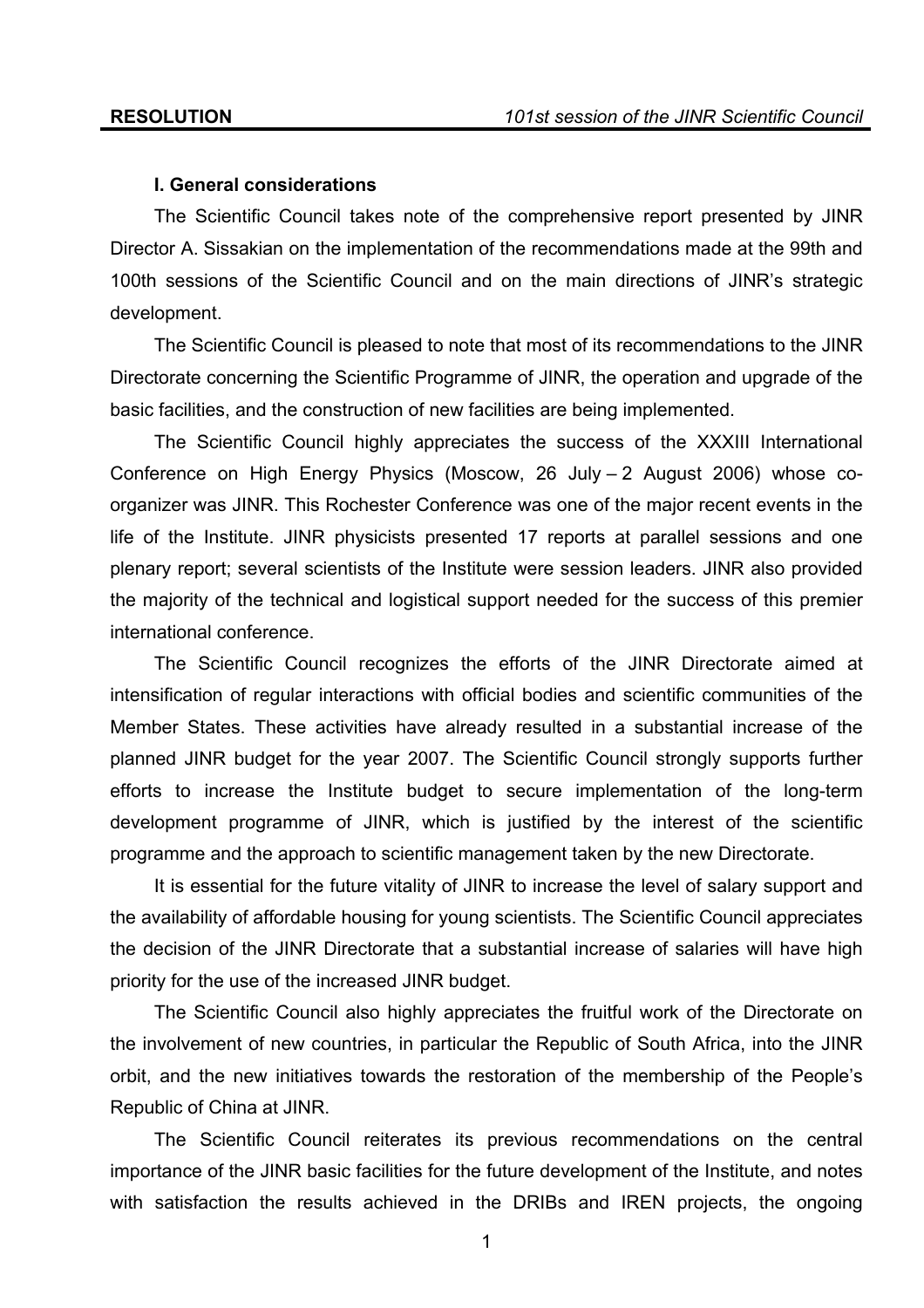modernization of the IBR-2 reactor, and the conceptual foundation being laid for a future Nuclotron-NICA project.

## **II. Considerations concerning the current JINR scientific programme**

 1. The Scientific Council takes note of the results of activity in 2006 presented in the reports by V. Voronov, Deputy Director of BLTP, A. Olchevski, Director of DLNP, M. Itkis, Director of FLNR, A. Belushkin, Director of FLNP, V. Ivanov, Director of LIT, A. Malakhov, Director of VBLHE, V. Kekelidze, Director of LPP, E. Krasavin, Director-Organizer of LRB, and D. Fursaev, Director of UC.

 The Scientific Council recognizes the significant scientific accomplishments of JINR scientists in 2006 in the fields of particle physics, nuclear physics, and condensed matter physics, and looks forward to new achievements and major advances in the future.

2. The Scientific Council endorses "The JINR Topical Plan of Research and International Cooperation for 2007", presented by Vice-Directors M. Itkis and R. Lednický, which has been developed by the Directorate in line with the main provisions of the JINR road map and the recommendations of the PACs.

The Scientific Council welcomes the Directorate's intention to implement a new approach to the contents and template of the JINR Topical Plan of Research and International Cooperation. This approach, based on three-year planning, is intended to be fully consistent with the actual limitations of the JINR budget. The Scientific Council appreciates the Directorate's efforts towards streamlining the research programme of the Institute and establishing milestones against which progress can be tracked each year.

Considering that there are a large number of high-priority projects, the Scientific Council recommends that the Directorate clarify the procedure used in order to establish the priorities within the laboratories so that strategic decisions are made transparent to the users.

The Scientific Council reiterates its recommendation that the University Centre should be given more financial support. At the same time the Member States should reinforce their involvement in the UC activity with a view to broader participation in the educational programme.

## **III. Recommendations in connection with the PACs**

The Scientific Council concurs with the recommendations made by the PACs at their November 2006 meetings as reported at this session by Professors T. Hallman, N. Janeva, and W. Nawrocik.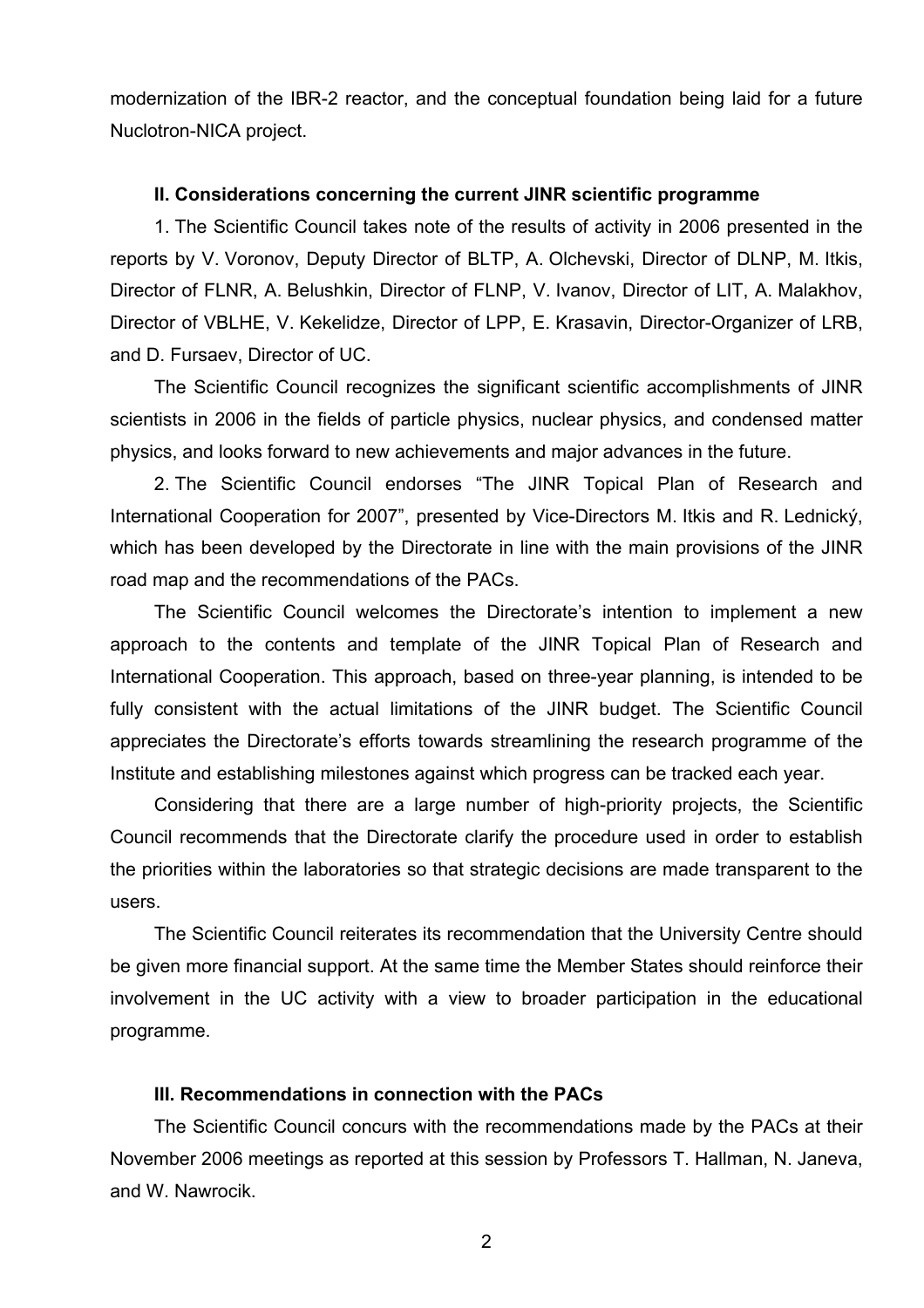## Particle Physics Issues

The Scientific Council endorses the main lines of the JINR Programme of Particle and Relativistic Nuclear Physics Research for the period 2007–2009. The Scientific Council supports the ongoing efforts of the PAC and the Directorate to streamline this programme. It requests at its next session a presentation of the vision for future activities in these areas.

The Scientific Council notes the importance of an urgent consideration by the PAC of a fully developed proposal for experimental studies of the mixed phase of strongly interacting matter at the Nuclotron. The Scientific Council concurs with the PAC that the scientific merit of this research is high, and that a timely research programme initiated prior to the start of the programme at the Facility for Antiproton and Ion Research (FAIR, Darmstadt) will be competitive and attract international interest.

The Scientific Council supports the PAC's recommendation concerning the preparation of the Nuclotron upgrade project. Recognizing the importance of this upgrade for the ongoing and future particle physics programme at JINR, the Scientific Council shares the PAC's recommendation on the creation of a project plan showing, in full detail, the cost and schedule for this project, as well as the resources available to carry it out. This plan should be reviewed by an independent, international, expert committee, charged with assessing the robustness of the plan to successfully accomplish the planned upgrade.

The Scientific Council supports the PAC's recommendation to hear a report at its next meeting concerning the main areas of scientific activity at the FAIR facility that JINR plans to contribute to. It looks forward to a report from the Directorate presenting a comprehensive plan for the JINR future activities in relativistic ion physics, including FAIR, the Nuclotron and NICA.

The Scientific Council supports the PAC's recommendation on plans for JINR's participation in technical R&D for the International Linear Collider project, and the PAC's recommendation on the new project "Preparation of proposals for JINR's participation in the design, manufacturing and testing of the Linear Collider element prototypes". It also encourages the JINR team to become centrally involved in ongoing activities focused on plans for the civil construction at a future ILC site near Dubna.

The Scientific Council reiterates the importance for JINR of exploiting its investment in the LHC, and urges that adequate investment in computing infrastructure be made.

## Nuclear Physics Issues

The Scientific Council endorses the main lines of the JINR Programme of Nuclear Physics Research for the period 2007–2009.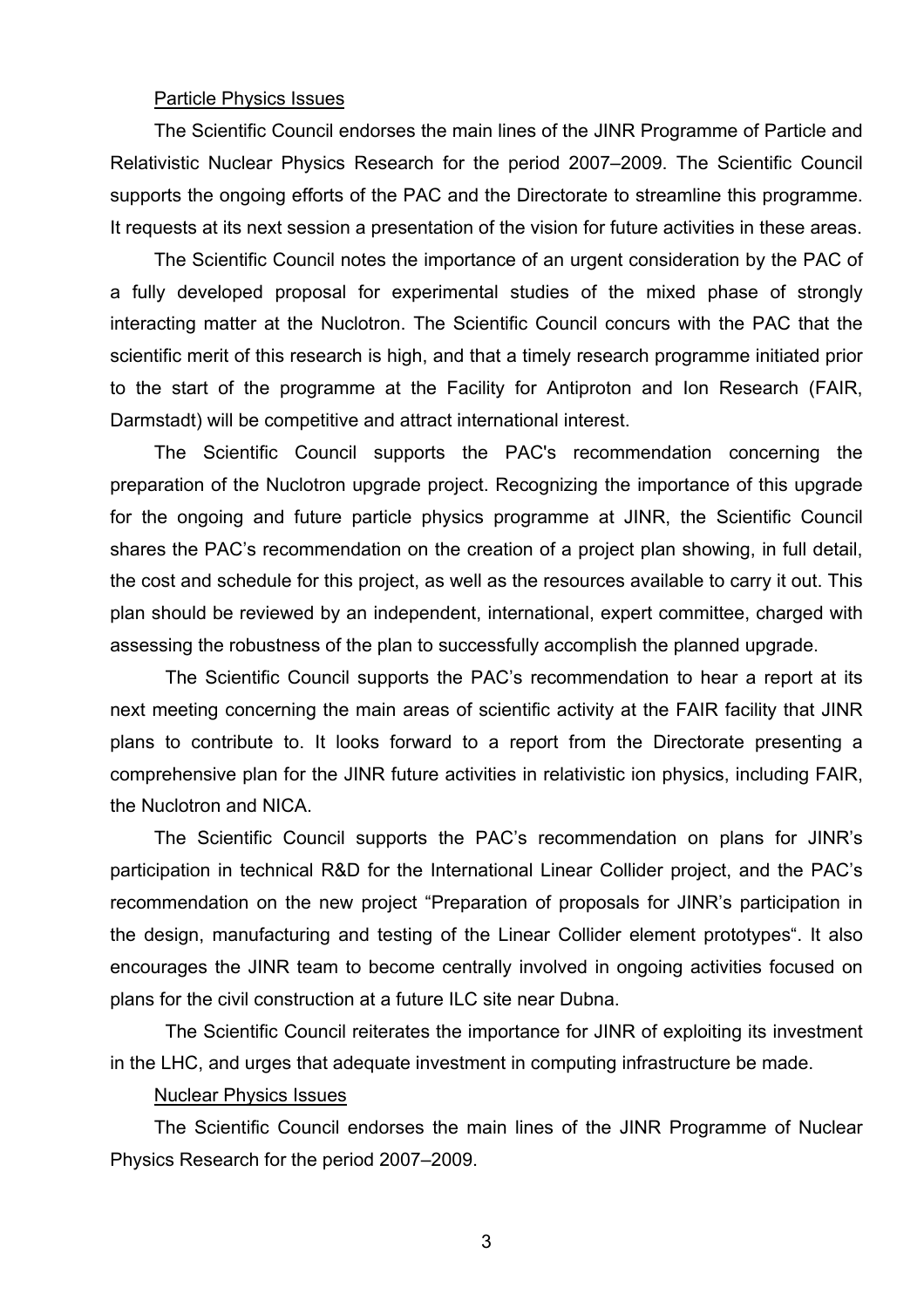The Scientific Council is impressed by the results that have been achieved: discovery of new superheavy elements and investigation of their nuclear and chemical properties, studies of reactions induced by stable and radioactive ion beams, nuclear spectroscopy of heaviest isotopes, production and structure studies of exotic light radioactive nuclei.

The Scientific Council notes this remarkable achievement of the Flerov Laboratory and strongly encourages further developments in radiochemical studies of superheavy elements at this Laboratory.

Recognizing JINR's experience in extremely low-background physics, the Scientific Council reiterates its high estimate of the prominence of the scientific programme of fundamental interactions in nuclei (fundamental properties of electron (anti)neutrino, neutrinoless double-beta decay, dark matter), and the study of nucleus and particle interactions at intermediate energies (rare processes, nuclear reaction mechanisms).

The Scientific Council supports the PAC's opinion about the high quality of the proposed research activities in the field of nuclear physics with neutrons.

The Scientific Council is pleased to hear that the construction of Phase I of the IREN facility is progressing on schedule and looks forward to the commissioning of IREN in late 2007. It would like to hear more about the scientific opportunities presented by Phase I of IREN.

The Scientific Council supports the PAC's conclusion about the high scientific and practical importance of the SAD project, and appreciates the strong efforts of the project's management to seek the adequate funding for the project, including negotiations with European partners and the Russian Federal Agency for Atomic Energy.

The Scientific Council requests for its next session a presentation of the vision for future activities in nuclear physics.

#### Condensed Matter Physics Issues

The Scientific Council endorses the main lines of the JINR Programme of Condensed Matter Physics Research for the period 2007–2009.

The Scientific Council notes that the IBR-2 reactor, the main facility of JINR in the field of condensed matter physics, completed its successful operation in December 2006, after approximately 50 thousand hours of operation. The construction of the IBR-2M –– fundamentally a new reactor — has begun. The Scientific Council expects the JINR and FLNP Directorates to take all necessary measures to ensure the continuation of the work for the IBR-2 modernization, including the implementation of cold moderators, according to schedule.

Although the modernization of IBR-2 is the most important task for FLNP, the

4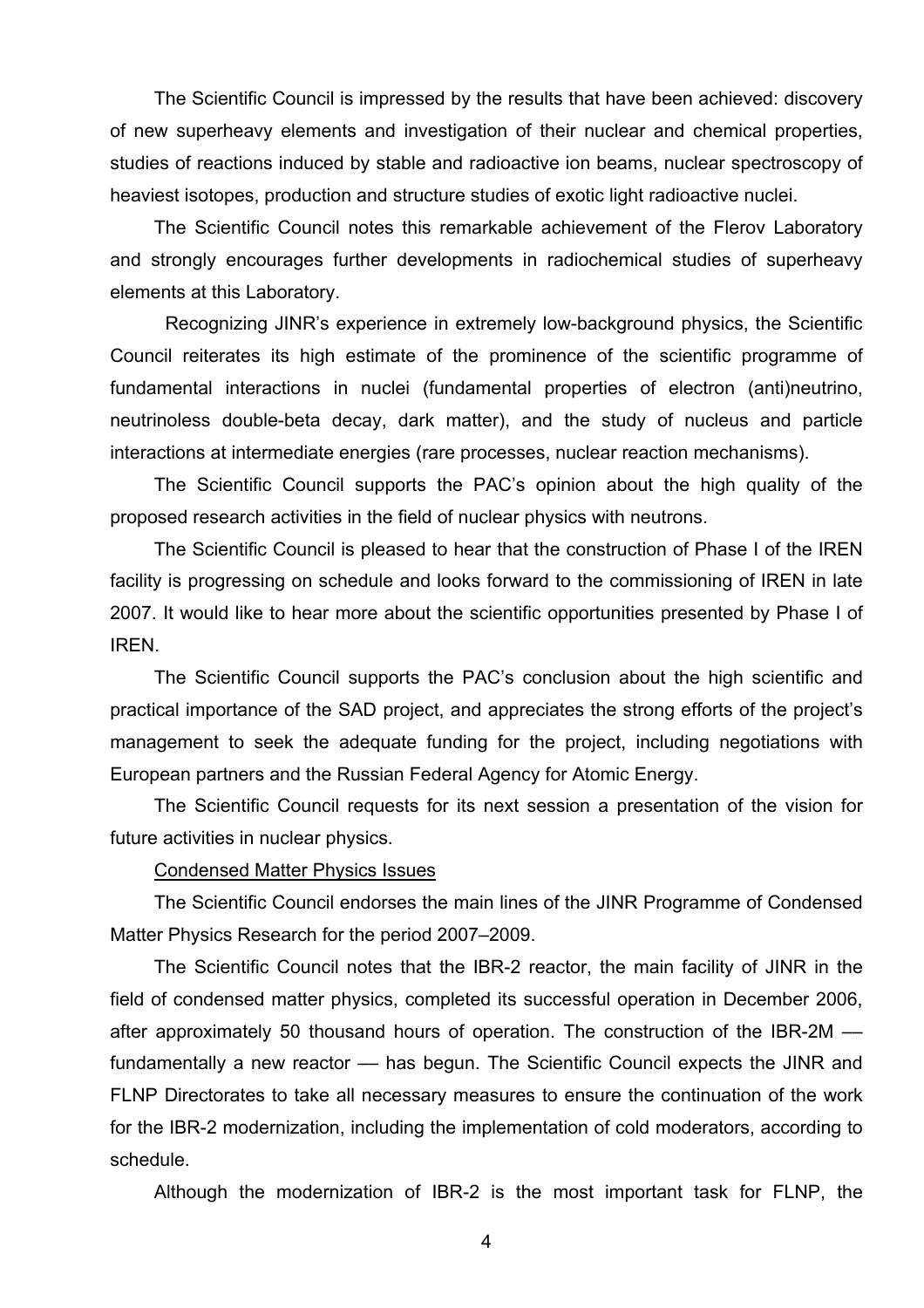scientific and educational activities at this Laboratory should be kept at the current highquality level. The Scientific Council appreciates the well-structured plan for research at external neutron sources for the period of the IBR modernization, as well as of the development of upgrades for the spectrometers for the future IBR-2M reactor.

The Scientific Council expects JINR to set up a group of its own and external experts to carry out the ranking of the spectrometer upgrade projects taking into account the foreseen construction of the broad-band moderators and current trends in modern condensed matter physics. The Scientific Council would also support JINR's efforts to invest adequate resources in detectors to exploit more effectively the neutron facilities.

The Scientific Council is pleased to note that, after being refurbished, the operation of the Phasotron has restarted. This is especially important for the hadron therapy programme. The Scientific Council shares the opinion expressed by the PAC that JINR has personnel and technique advantages in biomedical applications of ion-beam facilities. The Scientific Council reiterates the need for coordination of all activities in biomedical physics at JINR.

 The Scientific Council notes that the agenda of the PAC's last two meetings included poster presentations by young scientists working in the fields of condensed matter studies, radiobiology, and life sciences. This aspect of the PAC's activity is appreciated.

The Scientific Council requests for its next session a presentation of the vision for future activities in condensed matter physics.

## **IV. Memberships of the PACs**

The Scientific Council thanks Professor N. Janeva for her very successful work as Chairperson of the PAC for Nuclear Physics.

As proposed by the JINR Directorate, the Scientific Council appoints Professor W. Greiner (FIAS, Frankfurt, Germany) as Chairperson of the PAC for Nuclear Physics, Professor E. Vardaci (University, Naples, Italy) as a new member of the PAC for Nuclear Physics, Professor E. Burzo (University, Cluj-Napoca, Romania) as a new member of the PAC for Condensed Matter Physics, and Professor L. Riccati (INFN, Turin, Italy) as a new member of the PAC for Particle Physics for a term of three years.

The Scientific Council reiterates its support for regular rotation of PAC members.

## **V. JINR prizes**

1. The Scientific Council approves the Jury's recommendations on the JINR prizes for 2006 (Appendix).

5